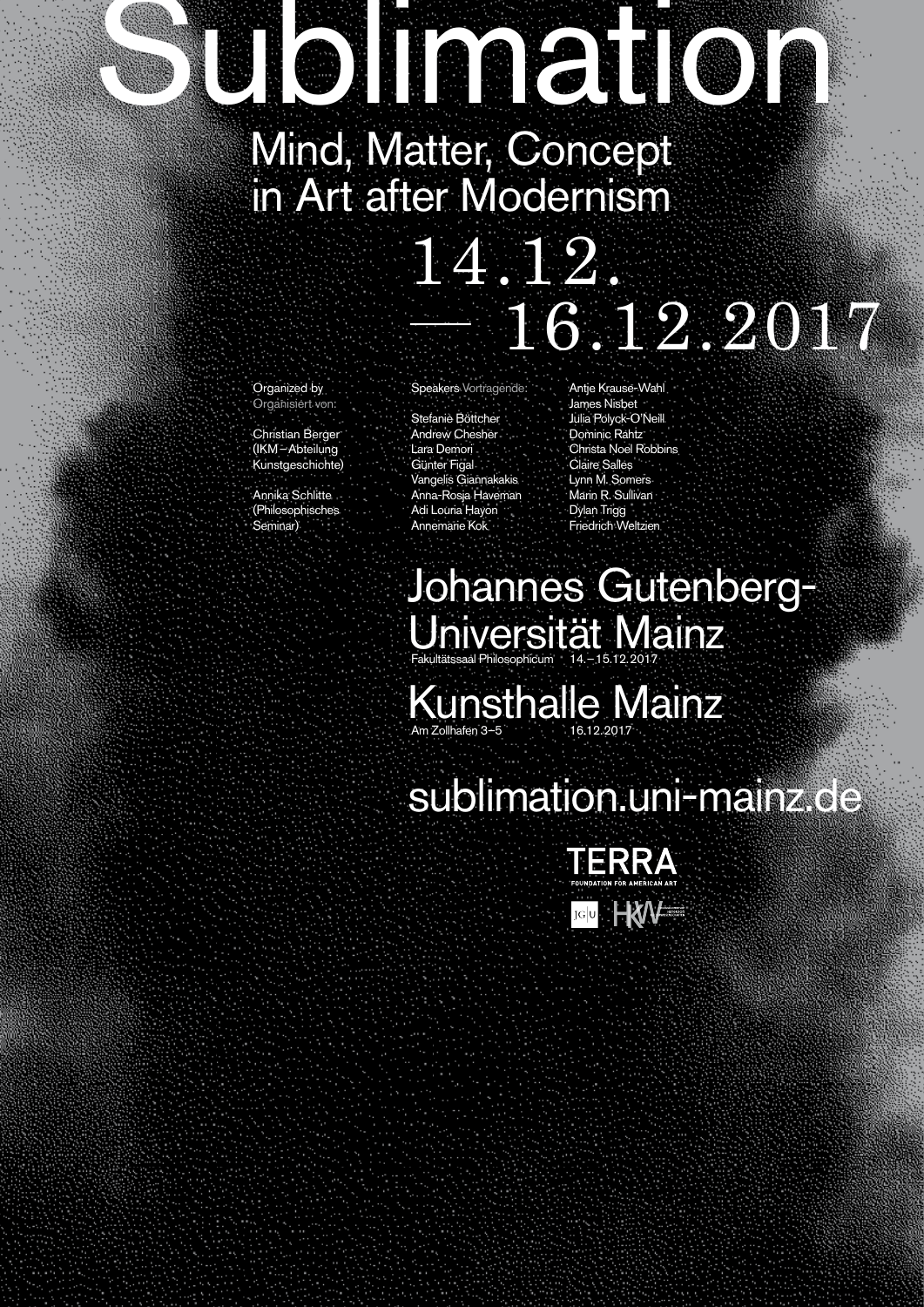Sublimation – Mind, Matter, Concept in Art after Modernism

Johannes Gutenberg-Universität Mainz (JGU) and Kunsthalle Mainz

December 14 – 16, 2017

#### Thursday, December 14

JGU, Fakultätssaal Philosophicum (Jakob-Welder-Weg 18, Room Raum 01 - 185)

Schedule Programm:

In chemistry and physics, sublimation is defined as the phenomenon by which a solid substance converts to gas without adopting a liquid state. Beyond this literal sense, the term »sublimation« has been used to describe a psychological process with cultural and social impact in philosophy and psychoanalysis. By analyzing practices that engage with volatile materials and chemical processes against the background of contemporary philosophical reflections on sublimation, this conference will highlight the significance of matter and materiality in conceptualism and contemporaneous experimental art practices of the 1950s to 1970s in the United States and elsewhere.

In der Chemie und in der Physik bezeichnet »Sublimation« den Phasenübergang, bei dem feste Stoffe direkt in den gasförmigen Aggregat-feste Stoffe direkt in den gasförmigen Aggregatzustand wechseln – sie »sublimieren«. In Philosophie und Psychoanalyse hingegen wird der Begriff »Sublimierung« verwendet, um einen psychologischen Prozess mit kulturellen und gesellschaftlichen Auswirkungen zu beschreiben. Im Rahmen der Konferenz werden künstlerische Praktiken, die mit flüchtigen Materialien und chemischen Prozessen operieren, vor dem Hintergrund philosophischer Reflexionen über Sublimierung betrachtet. Dadurch soll die Bedeutung von Material und Materialität im Rahmen konzeptueller und experimenteller künstlerischer Praktiken der 1950er bis 1970er Jahre innerhalb und außerhalb der Vereinigten Staaten in den Vordergrund treten. substance converts to gas without adoption in the content of the content of the method of the content of the content of the content of the converts in the converts in the converts of the converts of the converts of the con

14.00 Gregor Wedekind (JGU Mainz, IKM – Department of Art History ung Kunstgeschichte) Welcome Willkommen

14.15 Christian Berger (JGU / Courtauld Institute, London) Annika Schlitte (JGU) Introduction Einführung

#### Panel: Volatile Substances and the Limits of Materiality Chair: Annika Schlitte

14.45 Opening Lecture Eröffnungsvortrag: Günter Figal (Albert Ludwigs-Universität Freiburg) Ungreifbare Materien. Zu Klang und Licht in der Kunst (Morton Feldman und James Turrell) (in German – translation will be provided)

 Introduced by Stephan Grätzel (JGU, Department of Philosophy Philosophisches Seminar)

16.00 Coffee & Tea Kaffee & Tee

16.15 Vangelis Giannakakis (Frankfurt) Between Hardware and Aura: Probing the Limits of Materiality in Art Through Dan Flavin's Luminous Minimalism

16.45 Lara Demori (Haus der Kunst, München) Sublimating Matters: Piero Manzoni's Ephemeral Bodies

17.15 Anna-Rosja Haveman (Groninger Museum) James Lee Byars' Ephemeral Performances and Volatile Letters

17.45 Discussion Diskussion

18.30 End of program Programmende

#### sublimation.uni-mainz.de